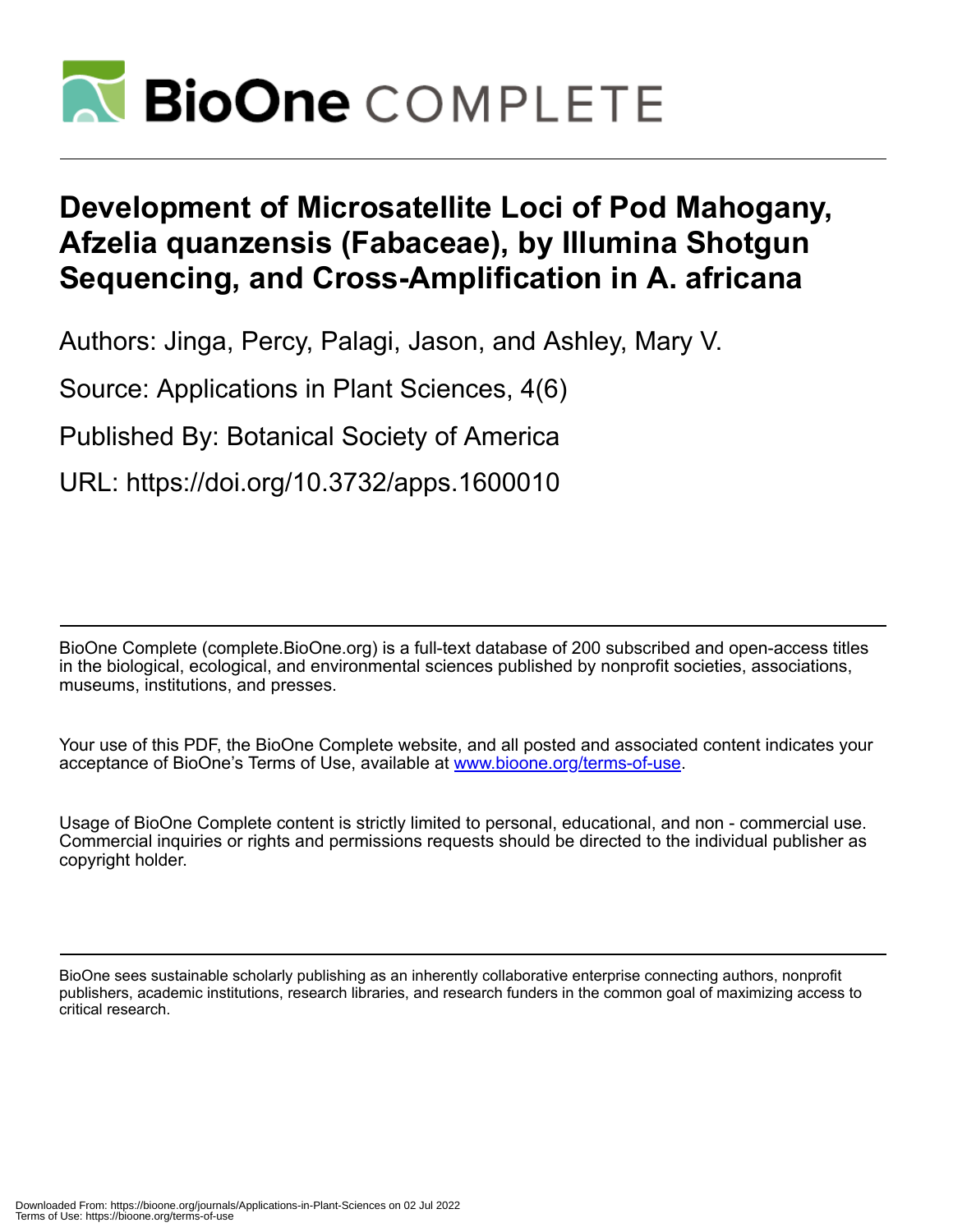

Primer Note

# **Development of microsatellite loci of pod mahogany,**  *Afzelia quanzensis* **(Fabaceae), by Illumina shotgun sequencing, and cross-amplification in** *A. africana*<sup>1</sup>

PERCY JINGA<sup>2,3,4</sup>, JASON PALAGI<sup>2</sup>, AND MARY V. ASHLEY<sup>2</sup>

<sup>2</sup>Department of Biological Sciences, University of Illinois at Chicago, 845 West Taylor Street, Chicago, Illinois 60607 USA; and <sup>3</sup>Department of Biological Sciences, Bindura University of Science Education, Private Bag 1

- • *Premise of the study:* Microsatellite loci were developed for *Afzelia quanzensis* (Fabaceae) as a first step toward investigating genetic diversity and population structure of the species in its native range.
- *Methods and Results:* Illumina shotgun sequencing was used to generate raw sequence reads, which were searched for potential microsatellite loci. A total of 70 potential microsatellite loci were tested for amplification and polymorphism, and 39 successfully amplified. Of the 39 loci that amplified, 12 were polymorphic while 27 were monomorphic. The 12 polymorphic loci were crossamplified in *A. africana*, and eight successfully amplified.
- *Conclusions:* The 12 polymorphic microsatellite loci can be used for genetic studies of *A. quanzensis*, which can help determine its conservation status. Eight loci can also be used for genotyping in *A. africana*.

**Key words:** *Afzelia africana*; *Afzelia quanzensis*; Fabaceae; Illumina; microsatellite; PAL\_FINDER.

*Afzelia quanzensis* Welw. (Fabaceae) is a deciduous, medium to large tree that naturally occurs in eastern and southern Africa. It is a lowland species that grows well in hot temperatures and sandy soils. Its wood possesses an ornamental grain, which is very strong and flexible. It glues firmly and takes a good varnish, properties that make it eagerly sought after by woodcarvers. Apart from woodcarving, *A. quanzensis* is also used for railway sleeper and door construction, and as timber for roofing and fencing. As a result, it has been heavily logged in its native range (Gerhardt and Todd, 2009). The International Union for Conservation of Nature (IUCN) has regionally listed *A. quanzensis* as vulnerable in Malawi (Golding, 2002), while in South Africa, it is now a protected species. No microsatellite loci have been developed specifically for the species. Here, we describe the development of microsatellite loci that will be used in genetic studies.

### METHODS AND RESULTS

Genomic DNA was extracted from a leaf of one *A. quanzensis* individual (population geographic coordinates: 19°36.056′S, 32°30.084′E; representative

<sup>1</sup>Manuscript received 26 January 2016; revision accepted 16 February 2016.

The authors thank K. Feldheim for assistance with the sequencing run and K. Ramanauskas for providing the platform to run the Perl script. Appreciation also goes to A. S. L. Donkpegan for providing *Afzelia africana* samples. Funding was provided by the University of Illinois at Chicago (UIC) Biological Sciences Department's Hadley Award, the UIC Office of International Affairs' Chicago Consular Corps Award, and the Institute of International Education's Dr. Benjamin L. Van Duuren Grant.

4Author for correspondence: pjinga2@uic.edu

doi:10.3732/apps.1600010

voucher deposited at the National Herbarium and Botanic Garden, Harare, Zimbabwe [SRGH], voucher number 1) using the DNeasy Plant Mini Kit (QIAGEN, Valencia, California, USA) following the manufacturer's instructions. The DNA was used to prepare a sequencing library using the KAPA DNA Library Preparation Kit for Illumina Sequencing (Kapa Biosystems, Wilmington, Massachusetts, USA) following the manufacturer's instructions. The final library was quantified using the KAPA Library Quantification Kit for Illumina. The DNA library was sequenced by an Illumina MiSeq Benchtop Sequencer (Illumina, San Diego, California, USA).

The resulting raw Illumina paired-end sequencing reads were analyzed with a Perl script, PAL\_FINDER\_v0.02.04 (available at [http://sourceforge.net/projects/](http://sourceforge.net/projects/palfinder) [palfinder](http://sourceforge.net/projects/palfinder)), which identifies microsatellite loci without the need for prior sequence trimming and assembly (Castoe et al., 2012). The Perl script was run with Primer3 version 2.0.0 (Rozen and Skaletsky, 1999) for simultaneous primer design. Default settings were used except for the following adjustments: primer minimum annealing temperature  $(T_a)$  50°C, primer maximum  $T_a$  60°C, and primer optimum  $T_a$  55°C. A total of 961,804 potential loci were identified, of which 7789 had primer pairs. We tested 70 potentially amplifiable loci with amplifiable primer pairs that occurred only once.

Of the 70 loci tested, 39 amplified successfully and these were checked for polymorphisms in 40 individuals randomly collected from a population near Chaseyama, southeastern Zimbabwe. Forward primers were tagged with a labeled M13 primer tail (TGTAAAACGACGGCCAGT). All PCR reactions were performed in a total volume of 10 μL, with 10 ng of template DNA, 0.6 μM of the reverse primer, 0.15 μM of the forward primer, 0.25 mM each dNTP, 0.6 μL bovine serum albumin (BSA; 10% w/v), 1 μL 10× reaction buffer with 15 mM MgCl2, and 0.25 units of *Taq* DNA polymerase (Bulldog Bio, Rochester, New York, USA). Loci Afq45, Afq51, Afq62, Afq68, and Afq69 had an additional  $0.1 \text{ mM } MgCl<sub>2</sub>$ . The thermocycling profile consisted of an initial denaturation at 94°C for 5 min; then 35 cycles of 94°C for 30 s, 55.0°C or 59.4°C (Table 1) for 30 s, 72°C for 30 s; and a final extension at 72°C for 7 min. The PCR amplicons were electrophoresed on an ABI 3730 DNA analyzer with GeneScan 500 LIZ (Applied Biosystems, Foster City, California, USA) as the size standard. The genotypes were scored using GeneMapper version 3.7 (Applied Biosystems).

Table 1 shows the 39 loci that amplified, their repeat motifs, number of alleles per locus, allele size range, and  $\hat{T}_a$ . Twenty-seven loci were monomorphic while 12 were polymorphic. For the 12 polymorphic loci, number of alleles per locus (*A*), observed heterozygosity ( $H_0$ ), and expected heterozygosity ( $H_e$ ) were calculated using GenAlEx version 6.5 (Peakall and Smouse, 2006, 2012), and are shown in Table 2. The program Arlequin version 3.5 (Excoffier and Lischer,

*Applications in Plant Sciences* 2016 4(6): 1600010; http://www.bioone.org/loi/apps © 2016 Jinga et al. Published by the Botanical Society of America. This work is licensed under a Creative Commons Attribution License (CC-BY-NC-SA).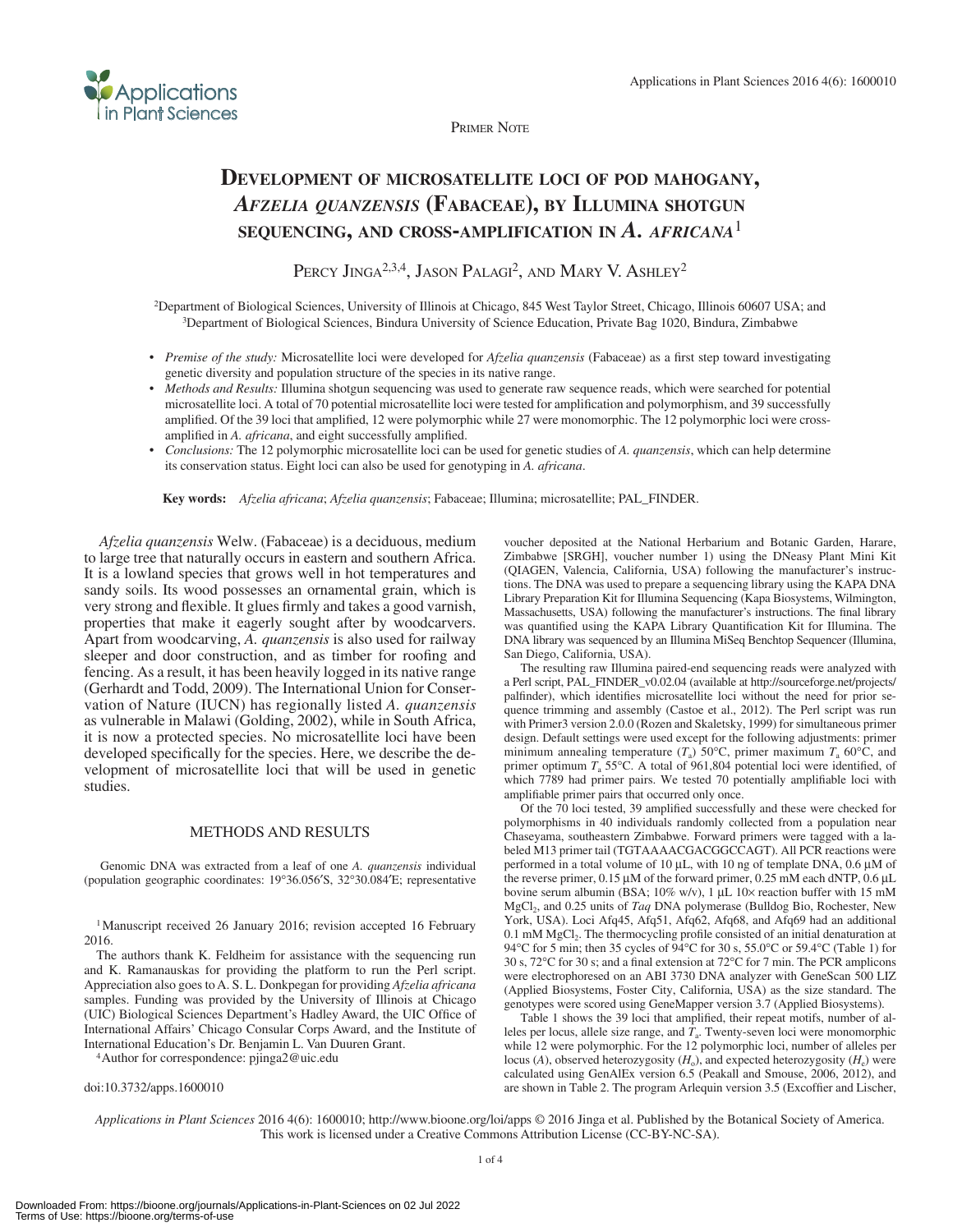# Table 1. Characteristics of 39 microsatellite loci developed for *Afzelia quanzensis.*

| Locus    |          | Primer sequences $(5'–3')$                                                         | Repeat motif             | A              | Allele size range (bp) | $T_{\rm a}$ (°C) | <b>NCBI Probe Database</b><br>accession no. |
|----------|----------|------------------------------------------------------------------------------------|--------------------------|----------------|------------------------|------------------|---------------------------------------------|
| Afq1     |          | F: CCTATACCAGAAATTGATAAATTAGAGAGC                                                  | $(ATT)_{78}$             | $\mathbf{1}$   | 417                    | 55.0             | Pr032805619                                 |
| Afq5     | R:       | GCTTAGCCAAGGGACATTGC<br>F: GACTCACAAGTGGCAAGTGAGG                                  | $(AAAT)_{20}$            | $\mathbf{1}$   | 341                    | 55.0             | Pr032805635                                 |
| Afq6     | R:       | GTCCAACGATTGAAAGATTTAAGG<br>F: CATGACCCAAGCATGACTCC                                | $(ACCCC)_{25}$           | $\mathbf{1}$   | 252                    | 55.0             | Pr032805642                                 |
| Afq8     | R:       | CCTACAGTTGTTGAGAAGTCCGC<br>F: TTAATAATGCAAAGATGATTGGC                              | $(AAAT)_{24}$            | $\mathbf{1}$   | 410                    | 55.0             | Pr032805644                                 |
| Afq9     | R:       | GGGGCAATAAGTCAAAATGG<br>F: CATTGACAAAGATGCATGATAGC                                 | $(AAAG)_{20}$            | $\mathbf{1}$   | 205                    | 55.0             | Pr032805645                                 |
| Afq $10$ | R:       | TCATTGTAGTTTTCATTCACAACCC<br>F: CAGGCAAGGGGTAAAATTGG                               | $(TTC)_{33}$             | $\mathbf{1}$   | 154                    | 55.0             | Pr032805620                                 |
| Afg $12$ | R:       | CTGCTCCAAATTCCAAAGCC<br>F: CTCCTCTGCGCCACTATTCC                                    | $(AAC)_{15}$             | 3              | $265 - 271$            | 55.0             | Pr032754338                                 |
| Afg $13$ | R:       | CACTCCTCTCTCAGGCAGGG<br>F: AAATATTTTCGAGACCACAAACG                                 | $(ATT)_{18}$             | $\mathbf{1}$   | 170                    | 55.0             | Pr032805621                                 |
| Afq $15$ | R:       | AACTCGATTTCTTCATGTACGG<br>F: AGAAAACCAGCGGTACGAGC                                  | $(CGG)_{18}$             | $\mathbf{1}$   | 212                    | 55.0             | Pr032805622                                 |
| Afq20    | R:       | CATTATCGCCGGTAAGCTGC<br>F: AGAAAACCAGCGGTACGAGC                                    | $(CGG)_{18}$             | $\mathbf{1}$   | 326                    | 55.0             | Pr032805623                                 |
| Afq24    | R:       | CATTATCGCCGGTAAGCTGC<br>F: GGAAAGACTCCAGATCACTTCCC                                 | $(ATT)_{15}$             | $\mathbf{1}$   | 350                    | 55.0             | Pr032805624                                 |
| Afq31    | R:       | ACAAAACTGACCTGAACAAGGC<br>F: TGCACGAATGCAAATAGTGG                                  | $(AAAT)_{20}$            | $\mathbf{1}$   | 249                    | 55.0             | Pr032805625                                 |
| Afg $33$ | R:       | ATTCTAAGGCATTAACATGGAGC<br>F: GGATTCCATTCTAACCAGAGACC                              | $(ATTTT)_{20}$           | 3              | 210-220                | 55.0             | Pr032754339                                 |
| Afg $34$ | R:       | AAAGTTAGCTTTGCACCCTCC<br>F: AAACTGATGCAAATAAGATGGG<br>TCCTAGTTTGATACCAATTAATGTAACG | $(ATTTT)_{20}$           | $\mathbf{1}$   | 349                    | 55.0             | Pr032805626                                 |
| Afg $35$ | R:<br>R: | F: TGATATCGGTTATGTGCAGGG<br>TGCTGGGTCATATTTACTAGTGCC                               | $(ATT)_{21}$             | 6              | 364-382                | 55.0             | Pr032754340                                 |
| Afg $38$ | R:       | F: ACACCATGGGTGAACTTGAGG<br>CCCAGAGATTCAGCTTAGGCG                                  | $(TC)_{32}$              | $\mathbf{1}$   | 150                    | 55.0             | Pr032805627                                 |
| Afq $39$ | R:       | F: AGGTGGTCATCCACAGTCCC<br>GCTCACATTTAGACGGTGACG                                   | $(AT)_{30}$              | $\mathbf{1}$   | 152                    | 55.0             | Pr032805628                                 |
| Afq $40$ | R:       | F: CATGCATATATGACGATTTTGTCC<br>TGACTGTTCATTTATATACACACATTCACC                      | $(AT)_{32}$              | $\mathbf{1}$   | 265                    | 55.0             | Pr032805629                                 |
| Afq $41$ | R:       | F: TGCATAACCACCCAAAAGGG<br>TCCTAATGGTTGATAGGTCCCC                                  | $(ATT)_{21}$             | $\mathbf{1}$   | 290                    | 55.0             | Pr032805630                                 |
| Afq $42$ | R:       | F: AATGGCATGTTGCGTACACC<br>AAAGCATTTGAAGATTTGGTAGGG                                | $(ATT)_{33}$             | $\mathbf{1}$   | 343                    | 55.0             | Pr032805631                                 |
| Afq $43$ | R:       | F: GAAGAAGGAAGCTTGTCGGC<br>ATCACATTACCCGCATTGGG                                    | $(TCC)_{21}$             | 3              | 227-239                | 55.0             | Pr032754341                                 |
| Afq44    | R:       | F: AATTTACATTTGCTTCAACAGGG<br>AAACACTCTTATTAGTTTATTCACCTGG                         | $(ATCT)_{20}$            | 4              | $147 - 163$            | 55.0             | Pr032754342                                 |
| Afq $45$ |          | F: CAAAACTAAACGACATCTCCTGC<br>R: TTCCCTTCTTGCTTAGGGAGC                             | $(TTGGGC)_{24}$          | $\overline{4}$ | 297-315                | 55.0             | Pr032754343                                 |
| Afq46    |          | F: CCATGTGTGAATATATCCCTTTGC<br>R: GGAGGATGTTGTTCCTGTCG                             | $(AAAAC)_{20}$           | 1              | 230                    | 55.0             | Pr032805632                                 |
| Afq47    | R:       | F: TGACATCAGTTTCCTTGTGCC<br>TTTTGCCTAAAGAAAATAGGTTTGG                              | $(AAAAG)_{20}$           | $\mathbf{1}$   | 195                    | 55.0             | Pr032805633                                 |
| Afq $48$ | R:       | F: TTGACCCACGTTCCTTCC<br>TCACATGACTTCACAATATTTCCG                                  | $(AAATT)_{20}$           | $\mathbf{1}$   | 152                    | 55.0             | Pr032805634                                 |
| Af $q49$ | R:       | F: ATCCTTTTGCCCATTCCTGC<br>ATGGCACCCAAAGAAGAAGC                                    | $(TC)_{26}$              | 7              | 273-291                | 55.0             | Pr032754344                                 |
| Afg $50$ | R:       | F: CCAAAGGAATAGTTGGGTTTGC<br>TATCGCCTTGTTCAACTGCC                                  | $(AC)_{26}$              | $\mathbf{1}$   | 223                    | 55.0             | Pr032805636                                 |
| Afq51    | R:       | F: CATGGCTTCAACCTATCCTGG<br>CCTTTCTCTGGTCCTTCCCC                                   | $(ATT)_{39} (ATT)_{24}$  | 7              | 247-264                | 55.0             | Pr032754345                                 |
| Afg $52$ | R:       | F: GGCAGGATTCATAGTTTACTTTCG<br>ACAGGTGACATCGGAGTTGC                                | $(ATT)_{18}(ATT)_{15}$   | $\mathbf{1}$   | 319                    | 55.0             | Pr032805637                                 |
| Afq $54$ | R:       | F: CAAAGAGTAACAAAATCCCTGCG<br>CATCGCTGGTTAGATGTTTTAGC                              | $(AAAT)_{20}(AAAT)_{20}$ | $\mathbf{1}$   | 352                    | 55.0             | Pr032805638                                 |
| Afq $56$ | R:       | F: TGCGAACAAGGTTCCTAACG<br>TTTGGCATATGACAGTTGATGG                                  | $(ATT)_{36}(ATT)_{15}$   | $\mathbf{1}$   | 408                    | 55.0             | Pr032805639                                 |
| Afq $57$ |          | F: CCTATTTGAAAGGTAATTTCTAAGACCC<br>R: TCCCACACTTCATAAAACGGG                        | $(ATT)_{18}(ATT)_{18}$   | $\mathbf{1}$   | 271                    | 55.0             | Pr032805640                                 |
| Afq $58$ |          | F: TGTTAGCAGCATTGTTGAGGG<br>R: CACTAATGGATTGCCTTTTCCC                              | $(ATT)_{30}(ATT)_{30}$   | $\mathbf{1}$   | 362                    | 55.0             | Pr032805641                                 |

http://www.bioone.org/loi/apps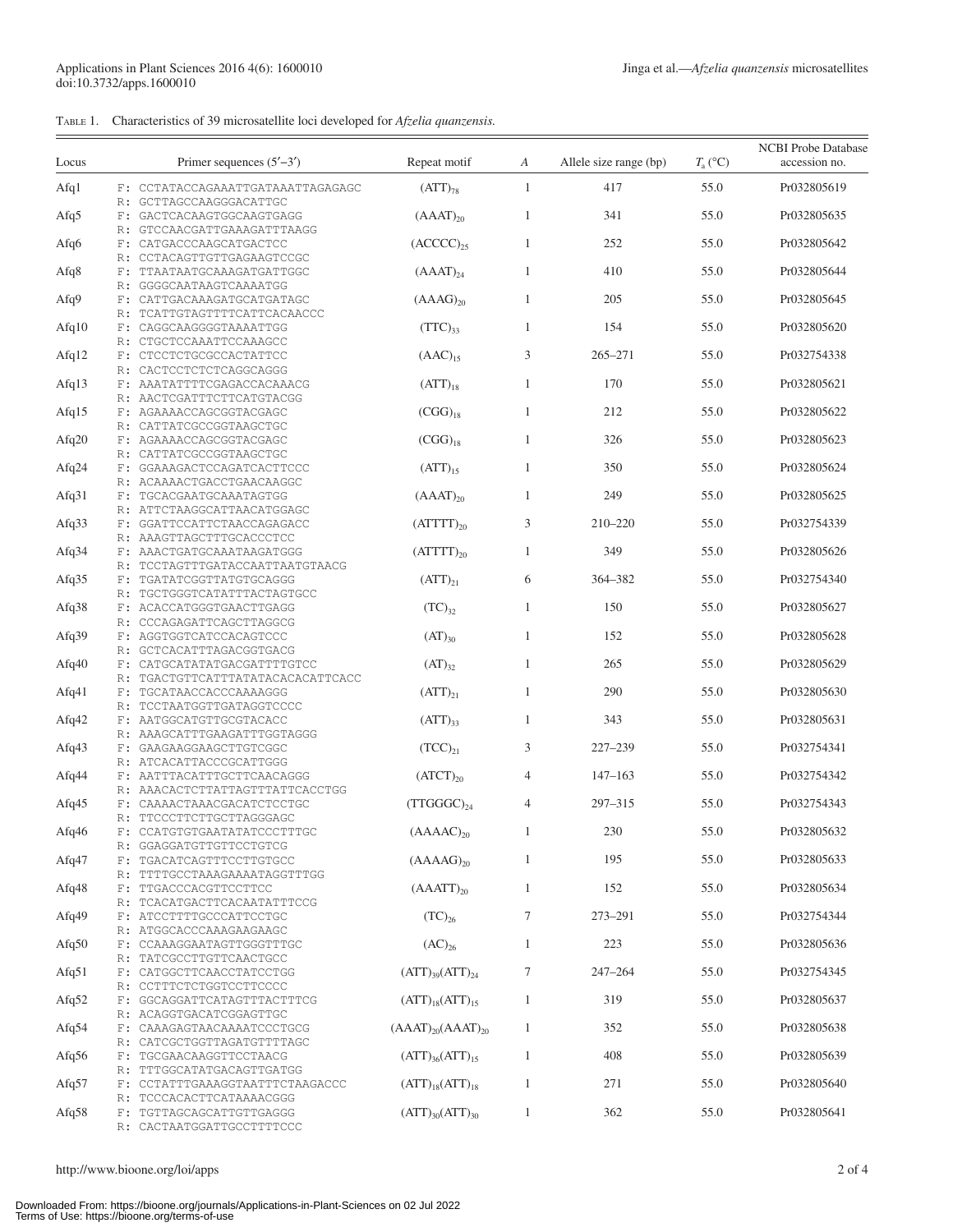| Locus    | Primer sequences $(5'–3')$     | Repeat motif           | А  | Allele size range (bp) | $T_{\rm a}$ (°C) | <b>NCBI Probe Database</b><br>accession no. |
|----------|--------------------------------|------------------------|----|------------------------|------------------|---------------------------------------------|
| Afg $62$ | F: TGTATACAAAACGATTTGACGGC     | $(ATT)_{21}(ATT)_{18}$ | 4  | 219-234                | 59.4             | Pr032754346                                 |
|          | R: TTTCCAATCAAGCAAATCTCG       |                        |    |                        |                  |                                             |
| Afg $66$ | F: TGAACAGATCAATCAAAGTGCG      | $(TC)_{18}$            |    | 276                    | 55.0             | Pr032805643                                 |
|          | R: CCATATTCATCCCACTCCCG        |                        |    |                        |                  |                                             |
| Afg $67$ | F: CTTCATCATATAGCATAAGATAATCGG | $(AC)_{26}$            | 8  | 330-354                | 55.0             | Pr032754347                                 |
|          | R: TTTAAGATAGGCTCAAGGACGG      |                        |    |                        |                  |                                             |
| Afg $68$ | F: AGGCACACGAGCACACTAGG        | $(TC)_{20}$            | 8  | $215 - 235$            | 55.0             | Pr032754348                                 |
|          | R: CAGGACCCTCCAGTGTTTCC        |                        |    |                        |                  |                                             |
| Afg $69$ | F: TGACCGTTTTAAGAAAAGTCAAGC    | $(TC)_{16}$            | 10 | 294-318                | 55.0             | Pr032754349                                 |
|          | TCGATGATCCAGGAAAGTTGG          |                        |    |                        |                  |                                             |

*Note*: *A* = number of alleles per locus; NCBI = National Center for Biotechnology Information; *T*<sub>a</sub> = annealing temperature.

2010) was used to perform an exact test (Guo and Thompson, 1992) with a Markov chain for Hardy–Weinberg equilibrium (HWE), while the program MICRO-CHECKER version 2.2.3 (van Oosterhout et al., 2004) was used to estimate null allele frequencies  $(F_{\text{NUL}})$  with Bonferroni correction.

The number of alleles for polymorphic loci ranged from three to 10 with an average of 5.583.  $H_0$  ranged from 0.138 to 0.737, while  $H_e$  ranged from 0.313 to 0.832. Three loci, Afq12, Afq51, and Afq67, showed evidence of null alleles. Loci Afq35, Afq51, and Afq67 showed departure from HWE (Table 2). It is suspected that a relatively small sample size may have contributed to the departure from HWE, and the result does not invalidate the utility of the markers. The alleles that show potential null alleles can be used with adjusted genotypes. Cross-amplification of the 12 polymorphic loci was tested in 24 individuals of a congeneric species, *A. africana* Sm., another African tree species prized for its high-quality wood. Eight loci amplified in *A. africana*, with the number of alleles ranging from one to five, as shown in Table 3.

## CONCLUSIONS

Thirty-nine microsatellite loci were developed, of which 27 were monomorphic and 12 showed polymorphisms. The microsatellite loci are the first developed specifically for

Table 2. Polymorphic microsatellite locus-specific measures of genetic diversity of a population of 40 individuals of *Afzelia quanzensis.*<sup>a</sup>

| Locus           | А              | $H_{\rm o}$ | $H_{\rm e}$ | $F_{\rm NULL}$ |
|-----------------|----------------|-------------|-------------|----------------|
| Afg $12$        | 3              | 0.487       | 0.605       | $0.1075*$      |
| Afg $33$        | 3              | 0.410       | 0.347       | $-0.0833$      |
| Afg $35\dagger$ | 6              | 0.730       | 0.728       | $-0.0010$      |
| Af $q43$        | 3              | 0.550       | 0.546       | $-0.0037$      |
| Afg $44$        | 4              | 0.350       | 0.343       | $-0.0095$      |
| Af $q45$        | $\overline{4}$ | 0.556       | 0.564       | 0.0079         |
| Af $q49$        | 7              | 0.641       | 0.612       | $-0.0231$      |
| Afg $51\dagger$ | 7              | 0.138       | 0.832       | 0.8119*        |
| Afg $62$        | 4              | 0.359       | 0.313       | $-0.0690$      |
| Afg $67\dagger$ | 8              | 0.325       | 0.423       | $0.1304*$      |
| Af $q68$        | 8              | 0.583       | 0.606       | 0.0195         |
| Afq69           | 10             | 0.737       | 0.748       | 0.0077         |

*Note*:  $A$  = number of alleles per locus;  $F_{\text{NULL}}$  = null allele estimates (Chakraborty et al., 1992);  $H_e$  = expected heterozygosity;  $H_o$  = observed heterozygosity;  $\dagger$  = loci not in Hardy–Weinberg equilibrium;  $*$  = loci showing evidence of null alleles.

aGeographic coordinates for the population are 19°36.056′S, 32°30.084′E. A voucher is deposited at the National Herbarium and Botanic Garden, Harare, Zimbabwe (SRGH), with voucher number 1. The specimen was collected by Percy Jinga.

*A. quanzensis*. The loci provide a set of markers to study the genetic diversity, gene flow patterns, and population structure of the species. The species is being increasingly harvested for its wood, so the effects of overharvesting on long-term genetic viability need to be understood for conservation purposes. Eight loci can also be used for genetic studies of *A. africana*, another species that is being logged for its valuable wood.

#### LITERATURE CITED

- Castoe, T. A., A. W. Poole, A. P. J. De Koning, K. L.Jones, D. F. Tomback, S. J. OYLER-MCCANCE, J. A. FIKE, ET AL. 2012. Rapid microsatellite identification from Illumina paired-end genomic sequencing in two birds and a snake. *PLoS ONE* 7: e30953.
- Chakraborty, R., M. De Andrade, S. P. Daiger, and B. Budowle. 1992. Apparent heterozygote deficiencies observed in DNA typing data and their implications in forensic applications. *Annals of Human Genetics* 56: 45–57.
- EXCOFFIER, L., AND H. E. L. LISCHER. 2010. Arlequin suite ver3.5: A new series of programs to perform population genetics analyses under Linux and Windows. *Molecular Ecology Resources* 10: 564–567.
- GERHARDT, K., AND C. TODD. 2009. Natural regeneration and population dynamics of the tree *Afzelia quanzensis* in woodlands in Southern Africa. *African Journal of Ecology* 47: 583–591.
- GOLDING, J. S. 2002. Southern African plant red data lists. Southern African Botanical Diversity Network Report No. 14. SABONET, Pretoria, South Africa.

Table 3. Genetic properties of eight *Afzelia quanzensis* microsatellite loci tested in 24 *A. africana* individuals.<sup>a</sup>

| Locus    | А              | Allele size range (bp) | $H_{\rm o}$ | $H_{\rm e}$ |
|----------|----------------|------------------------|-------------|-------------|
| Afg $12$ | 2              | $265 - 268$            | 0.105       | 0.100       |
| Afg $33$ | $\overline{c}$ | $210 - 215$            | 0.348       | 0.386       |
| Afg $35$ | 2              | 379-382                | 0.333       | 0.420       |
| Afq43    | 3              | $230 - 236$            | 0.087       | 0.084       |
| Afg $44$ | 2              | 159-163                | 1.000       | 0.500       |
| Af $q49$ | 5              | 283-291                | 0.750       | 0.622       |
| Afg $67$ |                | 348                    | 0.000       | 0.000       |
| Afg $69$ |                | 289                    | 0.000       | 0.000       |

*Note*:  $A =$  number of alleles per locus;  $H_e =$  expected heterozygosity;  $H<sub>o</sub>$  = observed heterozygosity.

aGeographic coordinates for the population are 1.55586°N, 9.26674°E. Vouchers are deposited at the Université Libre de Bruxelles, Belgium (BRLU), with voucher numbers AD61–AD85. The population is located in Bassila, central Benin. Specimens were collected by Dr. Olivier Hardy.